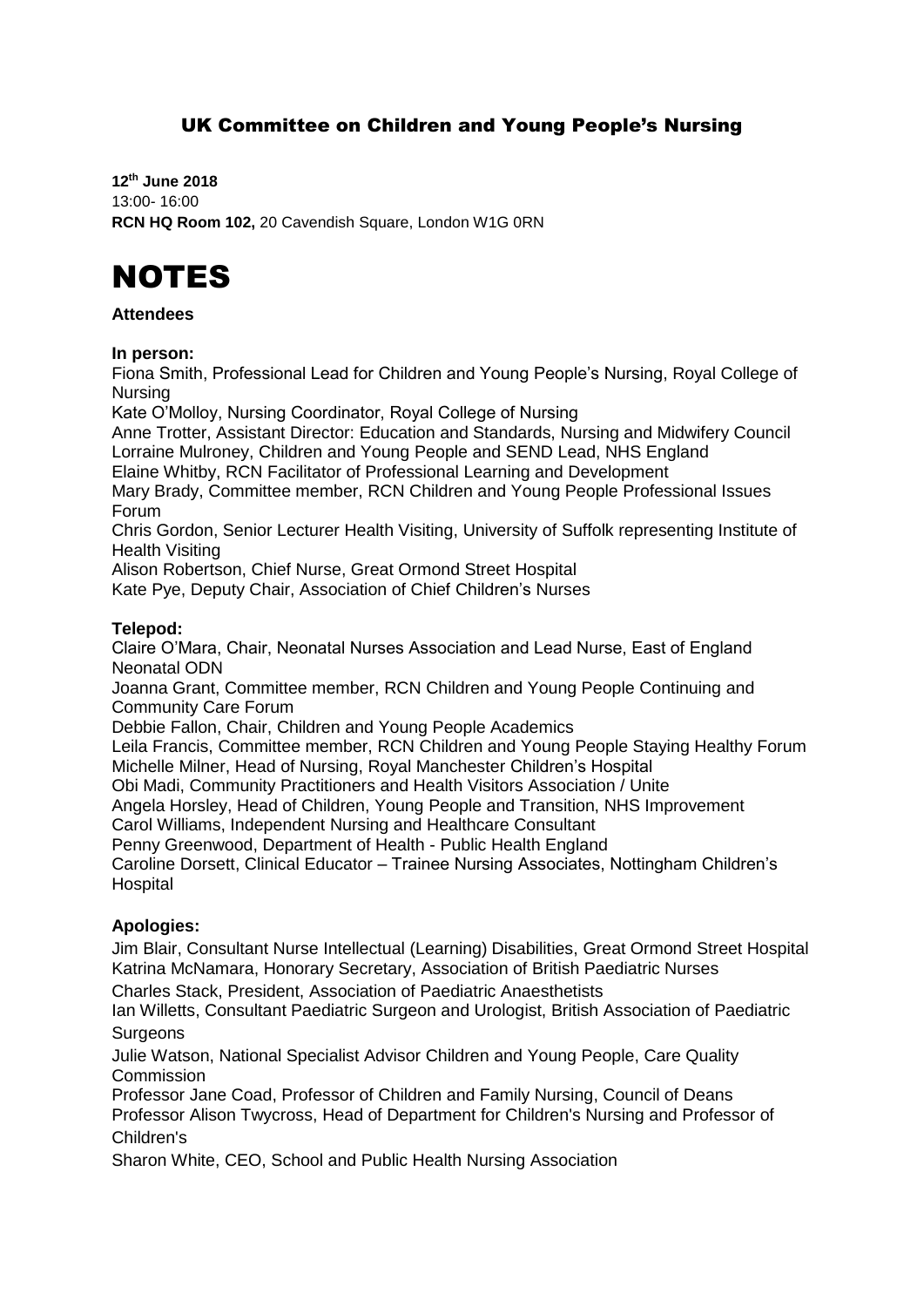Sue Ward, Director of Nursing, Central Manchester University Hospitals NHS Foundation **Trust** 

Sally Shearer, Executive Director of Nursing and Quality, Sheffield Children's Hospital Janet Powell, Director of Nursing, Evelina London Children's Hospital

Eirlys Thomas, Chair, All Wales Children's Senior Nurses Forum

Sally Payne, Professional Advisor - Children & Young People and Families, College of Occupational Therapists

Janice Allister, Children's Lead, Royal College of General Practitioners Birte Harlev-Lam, Head of Maternity and Children's Services, NHS Improvement Claire Harness, Deputy Director of Nursing, Sheffield Children's Hospital Dave Clarke, Chair, RCN Children and Young People Acute Care Forum Liz Marland, Chair, RCN Children and Young People Continuing and Community Care Forum

Jane Hughes, Chair, RCN Children and Young People Professional Issues Forum Doris Corkin, Chair, RCN Children and Young People Specialist Care Forum Suzanne Watts, Chair, RCN Children and Young People Staying Healthy Forum

# **1. Welcome**

FS opened the meeting and welcomed attendees. Apologies were noted.

# **2. Matters arising**

No issues or concerns raised from previous meeting minutes. No actions noted at last meeting. FS highlighted that any amendments on the notes should be sent to KOM

# **3. NMC pre-registration standards & prescribing - Anne Trotter, Assistant Director: Education & Standards, Nursing and Midwifery Council** *(see attached presentation)*

- AT informed the group on the issues which led to the NMC updating their standards: What will the new models of care look like? Each of the four countries are tackling issues with different policies? What more are nurses capable of?
- Diverse profession what are the principles we wanted to get to?
- Teaching and learning are important but it's the quality that was focused on
- Nurses are competent in one thing but confidence dips when they are asked to do too much
- Standards can sometimes get in the way of innovation. Focus on regulations not impacting innovation
- These Standards will hopefully come in by January 2019. New students will learn this by March 2019, with dual programmes running concurrently
- Structure of standards will look quite different Standards framework and new standard for learning and assessment. Pre-registration and post-registration. Standards of proficiency
- AT plays video <https://www.youtube.com/watch?v=2KKMtJyFqq4> to show people how to join the dots. The standards are colour coded to help with navigation - teal colour for nursing and purple colour for midwives
- Focuses on outcomes, not inputs and processing. Takes a person centred approach attempting to shape nurses to work in new ways
- Looking at leadership and management skills how nurses are delegating and beginning their leadership journey at the start of their careers
- The ability to prescribe at earlier stages in their careers. This has raised lots of concerns. Research shows the public thought that nurses could prescribe already
- In pre-registration courses they'll learn more about pharmacology and assessment etc. This will help them move into prescribing later in their career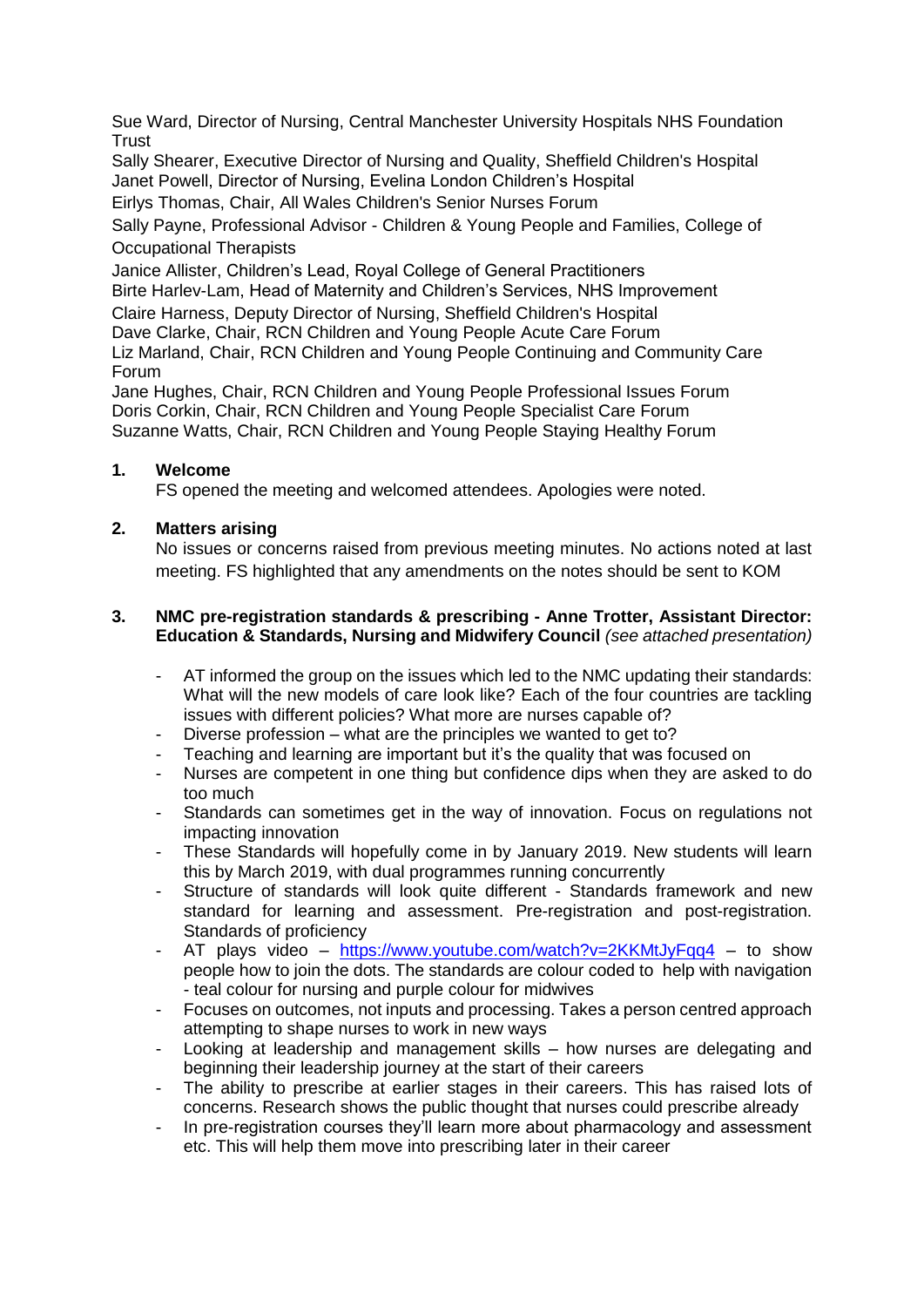- For full independent supplementary prescribing they will need to be registered for one year – mainly over the counter medicines, saline, bandages etc.
- Independent supplementary prescribing allows them to prescribe from a wider range of medicines. Clinical Nurse Specialists may use this in their area
- The standards apply to all four fields of nursing. Care for all ages, mental health as well as physical health. Recognise those with learning difficulties as people first
- Part one focuses on education and training standards now have five pillars not platforms. Effective learning culture – safety is key
- They are now outcome focused pushing the partnership between Universities and practice partners. Universities are legally held responsible
- Part two focuses on separating supervision from assessment. Can be supervisor and assessor but not to the same student. This will increase objectivity
- Part three sees revised entry requirements a long discussion on numeracy skills that students should be able to meet at the end of the course. No GCSE/ A Level requirements – refined definition of supernumerary
- NMC have commissioned an independent evaluation of our current SCPHN and SPQ standards. AT will pass on Fiona Smith and the UKCCYPN's details to Blake Stephenson who has been appointed to undertake this evaluation. Work is expected to conclude in early 2019

#### **4. SEND agenda and issues for nurses and health visitors – Lorraine Mulroney, Children and Young People and SEND Lead, NHS England** *(see attached presentation)*

- LM updated the group on what's happening with SEND nationally
- Learning objectives to give an overview of SEND Programme 18/19 and to understand current SEND practice and issues for Nurses and Health Visitors
- SEND programme delivery links with other programmes. Does not sit on its own NHSE and NHSI working together on this
- Currently there are five regions across England proposed to have seven by September - with four regional leads.
- Thirteen SEND local leads who work with 195 CCG. Work closely with DH on education
- Designed officers for SEND commissioned service varies up and down the country. Local discussion needs to be had
- Regional colleagues are looking at coproduction models working with contacts at Council for Disabled Children
- Focus on clamp down of non-statutory roles and building the network so they can discuss best practices
- Peer review people can work as a critical friend
- CQC/ Ofsted SEND Inspections Overview: 152 inspections to be done by 2021. 65 completed, 61 published. 23 areas with written statement of action
- 65% of Local Authorities are meeting their 20 week target break, an effect of Health not meeting their 6 week target
- Designated Clinical Officer role some Chief Nurses are DCO
- March 2018 there were 180/ 195 CCG Designated Officers in post
- Variable commissioning model discussion with DfE and Department of Social Care
- Continued Care not statutory. Bradford, Kent and West Sussex commissioning reviews. Starting to share best practices.
- Next steps further discussions needed around quality and strategy
- **5. RCN response to NMC Nursing Associate consultation: implications for CYP nursing - Elaine Whitby, RCN Facilitator of Professional Learning and Development**